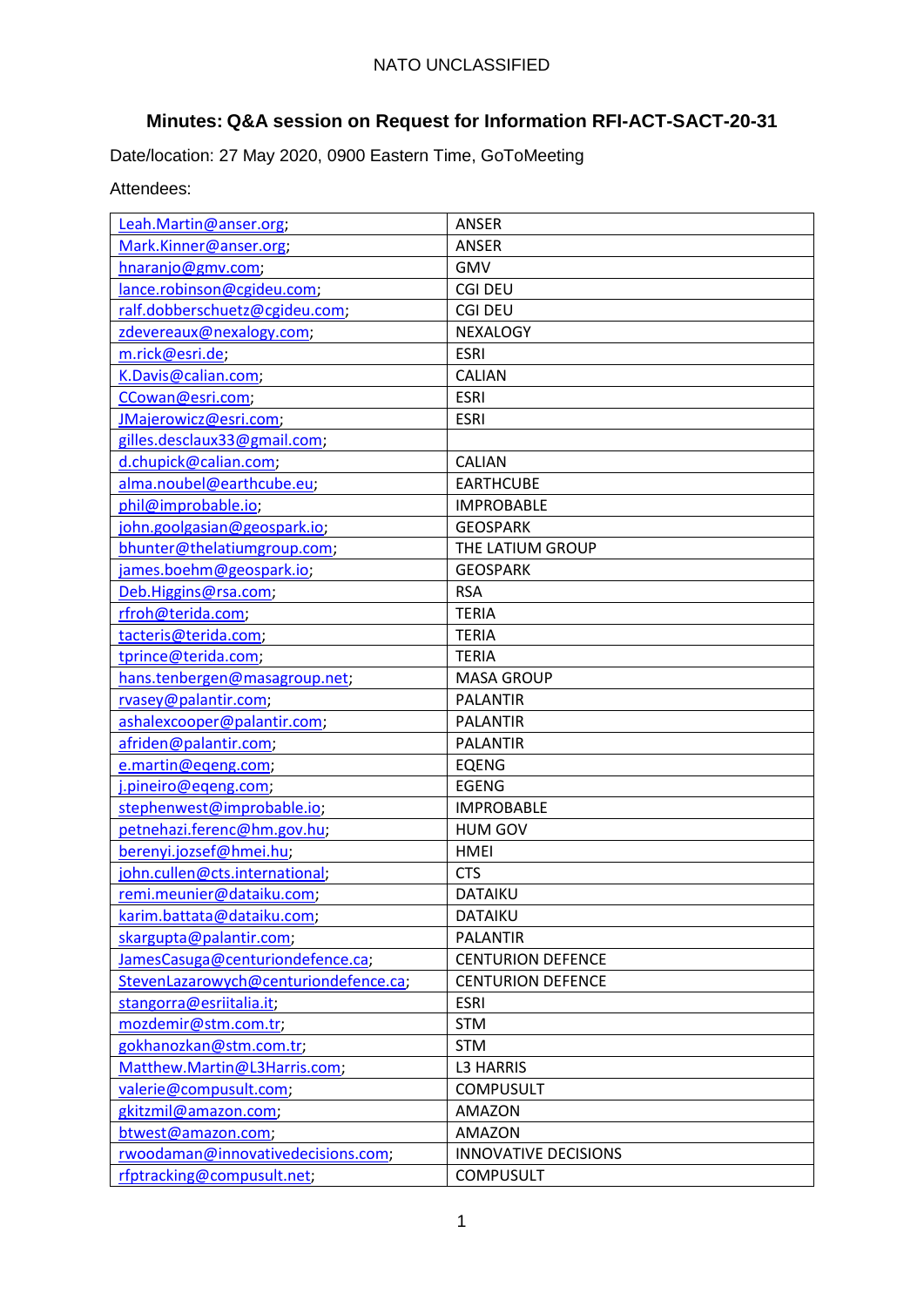| ludodb@amazon.com;             | Amazon      |
|--------------------------------|-------------|
| Catherine.Giglio@act.nato.int; | HQ SACT     |
| ccarboni@esriitalia.it;        | <b>ESRI</b> |
| ludodb@amazon.com;             | Amazon      |
| Tonya.Bonilla@act.nato.int;    | HQ SACT     |
| Robert.Bracknell@act.nato.int; | HQ SACT     |
| Mark.madden@act.nato.int;      | HQ SACT     |
| buck@act.nato.int;             | HQ SACT     |
| Jan.hodicky@act.nato.int;      | HQ SACT     |
| Sascha.Repoki@act.nato.int;    | HQ SACT     |
| Eliska.filova2@act.nato.int;   | HQ SACT     |
| Lafenetre.Philippe@HQ.NATO.INT | <b>STRE</b> |
| collins.david@hq.nato.int;     | <b>STRE</b> |
| dell.benjamin@hq.nato.int;     | <b>STRE</b> |

#### **Introduction**

- Section Head SACT HQ JFD M&S Angel San Jose Martin welcomed everybody, introduced himself and presented the agenda. He also explained how it was going to work. The RFI document would be discussed paragraph by paragraph and if a participant had a question regarding the section, they would write the name of their company into chat and they would be invited to ask the question.
- Col Mark Madden, Branch Head HQ SACT JFD MSTT gave introductory remarks. He stated that the aim is to bring the CMX into the 21<sup>st</sup> century by providing the strategic political-military decision-makers with the relevant information so they can make an informed decision. It was highlighted that the aim is not to change CMX, but to showcase how technology could enhance decision-making.
- It was clearly stated that legal and contracting will not be covered as it will be part of the RFI review, and that the two GoToMeeting sessions are the only platforms for asking questions to maintain fairness and fair competition.

#### **RFI key points**

#### Purpose of the RFI (Problem Statement)

- Terida (paragraph 3): **'how do you plan to run the demonstrations in parallel with the actual CMX? What will be the interaction between the players?'**
- Angel: we are still discussing it. Since the first conference CMX was cancelled, we could not clarify that. What is clear, however, is that the demonstrations will be part of the exercise. While the CMX will be running, there will be other room(s) where the demonstrations will take place and where the delegations and ambassadors would come. It is also possible to interact with the participants during the breaks.
- Terida (paragraph 3): **What do you mean by 'any demonstrations must be on a non-interference basis with the exercise'?**
- Angel: the exercise consists of an exercise part which includes scenarios and vignettes and an experimentation part. The demonstrations would be part of the experimentation part.
- Col Madden: we want to take the technologies and to replicate as closely as possible what is happening during the exercising part of the CMX without interfering into it.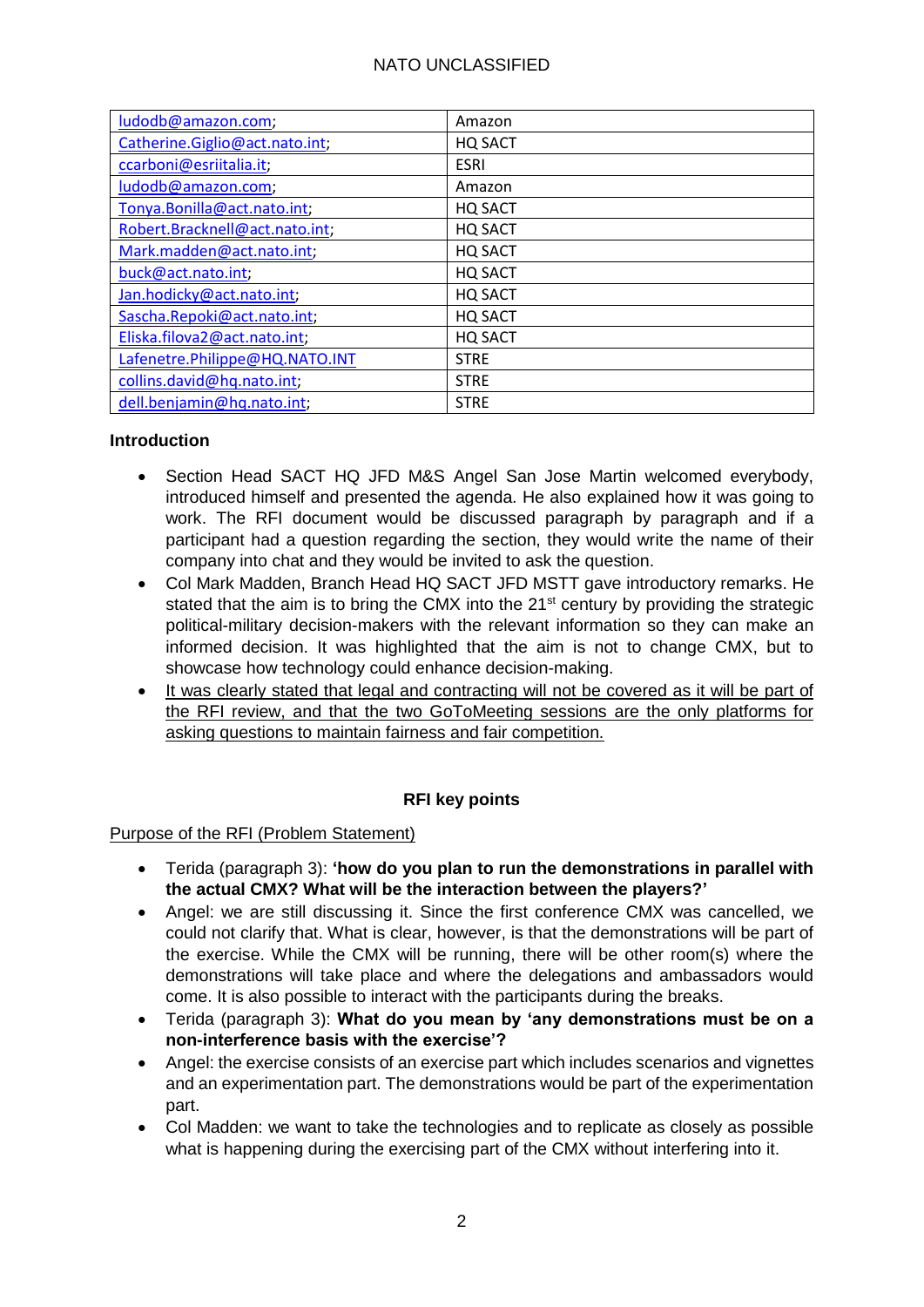- Terida: **you will provide the sequencing, scenarios and details about the CMX to the selected companies/teams, is that correct?**
- Angel: no, you will not be provided with the actual scenarios as it is classified. We will provide an unclassified version, which will be as close as possible to the real scenario. This will be discussed during the planning conference in September.

## Expected Input from Industry

- Esri (paragraph 5): **template appears to be written for individual companies, are you interested in partners and working groups as well, or does it have to be a company?**
- Tonya: it is not a problem, but all the working groups/partners etc. need to be based in NATO nations. If they are not, we would need to get a special permission.
- Esri: **how would you like the template to be filled if we apply when we apply a group?**
- Angel: not sure, it be clarified after the session.

## *PENDING QUESTION 1: how is the template supposed to be filled if somebody applies as a group and not as a company?*

- Compusult: **does ACT have a target of the maximum number of companies?**
- Angel: I cannot clarify it yet, we are thinking about limited number, but we cannot answer that without reading the proposals.
- Nexalogy (paragraph 6): are you also interested in new processes or just technologies? Is it possible to bring our own computers if we need our own data?
- Angel: yes, we are interested in this too. We will check it. If it is possible to bring your own devices, there are two options, you would either get full connection or you would have to pre-load everything is the wifi connection may not be possible. More likely there will not be wifi connection.

## Follow up: Please see amended response template.

## *PENDING QUESTION 2: is it possible bring the demonstrator's own devices and what will be the situation with wifi connection?*

## Political Decision Making in NATO

- Compusult: **is the collaborative interaction similar to the NATO CWIX exercise events?**
- Butch: yes, it would be somehow similar. You should expect that it will look alike.

# NATO Crisis Management Process

- Nexalogy (paragraph 16): **if your technology is only relevant to one of the phases, should you make it explicit in the template?**
- Angel: yes, we would appreciate it as it would help us to know how to situate the demonstration.

# Operational Planning and Decision-Making in NATO

- Masa Group: **regarding the situational awareness, what kind of level are you looking at?** What level of resolution of COP are you looking for?
- Angel: please, refer to the paragraph 24, under 'situational awareness' staff supporting tasks.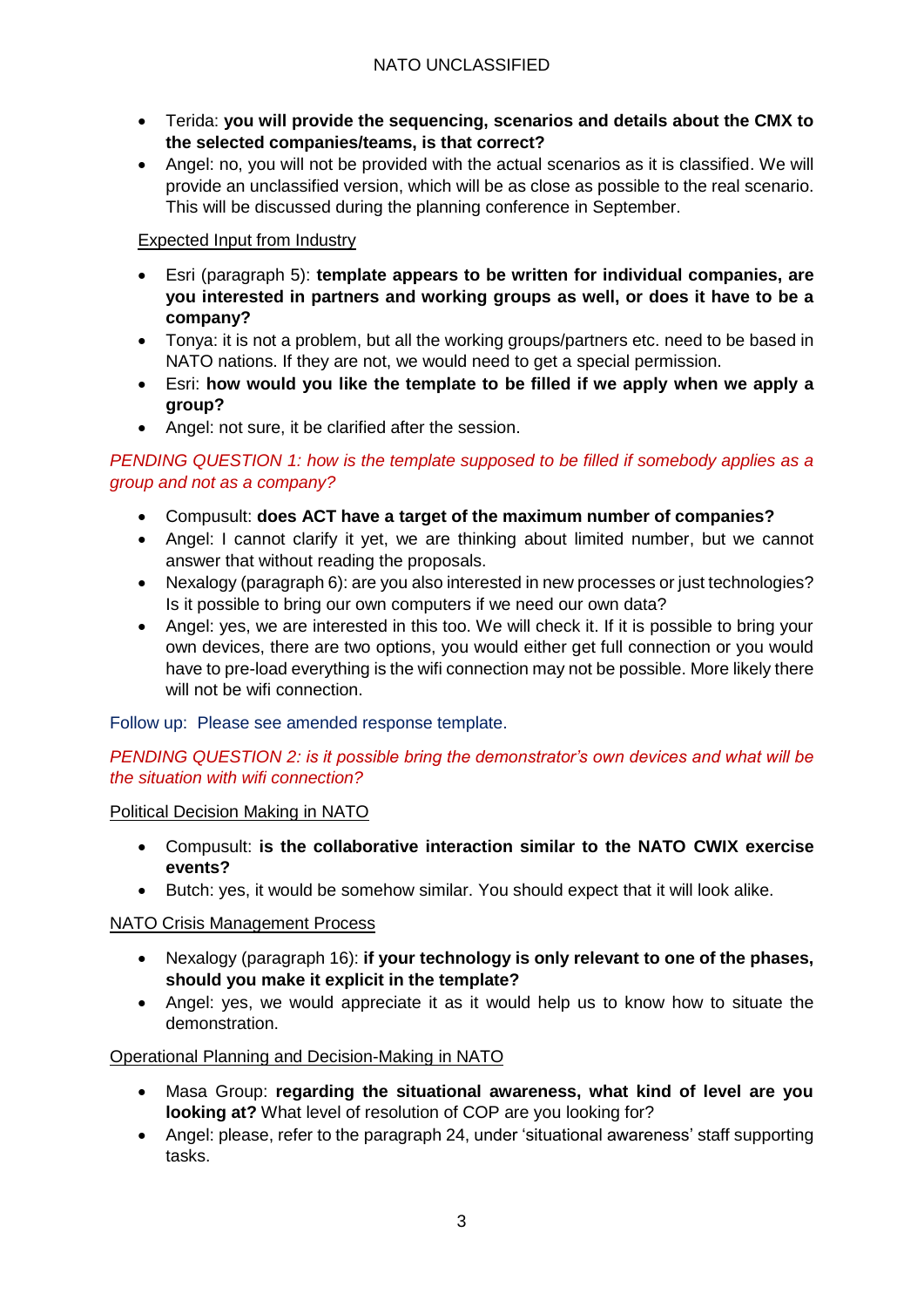## Areas of Interest

- IDI: **the idea is that the demonstrations will be used for the CMX events and the real-world events, so the exercise is a means to demonstrate?**
- Angel: this is correct. The whole idea is to demonstrate the possibilities of assisting decision-making that can be used in real situation decision making or/and exercise.

## Practical Considerations

- STM: **The event will last almost 10 days, what will be the duration for the demonstrations? Will you designate specific days for specific companies or are all of them will be there at the same time?**
- Angel: We don't have all details yet, but the idea is to provide those single demonstrations, that are related to what is happening during the exercise. In principle if there is a demonstration happening on Monday, you would be expected to be there one day before to prepare. Although we cannot clarify it yet, we do not think you would have to be there the whole time.
- At the end it all is about different aspects like the CMX scenario itself, possible solutions that match content wise, slots/rooms that are assigned to us as well as quantity of selected demonstrations.
- Philippe STRE: we are looking to book rooms in NATO HQ in advance, probably week advance, to prepare. It is currently being discussed.
- **CGI: Would we be expected to be on-site for the duration of CMX or only for our presentation/demonstration (i.e. 1-2 days for setup and delivery)?** One of the basic parameters is, that we are not an integral component of the exercise but use this unique platform to present exercise (scenario) related solutions iot provide NATO with innovate (and deliverable) ideas for possible future use and projects that might be setup at some point in time.
- *(question was sent by email after the session).*

## *PENDING QUESTION 3: are the demonstrators expected to be on-site outside of their demonstration's slots?*

## Selection Criteria

- Terida (paragraph 27): **you are dividing the solutions into two categories assisted decision-making and training. If one technology can address both, are you going to prioritise that company/group, or will you treat it separately?**
- Angel: It will be treated differently. It comes down to the criteria and the technology will be assessed separately.
- IDI: **are you also looking for non-material solutions?**
- Angel: yes, not just technology, also other aspects like training etc..
- HM EI (paragraph 27): **are you looking for an existing solution or something that is under development?**
- Angel: we are looking for something that is existing already as it has to be ready for the demonstrations, we would value things that are already proven, mostly final products iot ensure the time wise defaults.

## Security Clearance

 Terida: **why do we need a clearance? Does the company have to have clearance too?**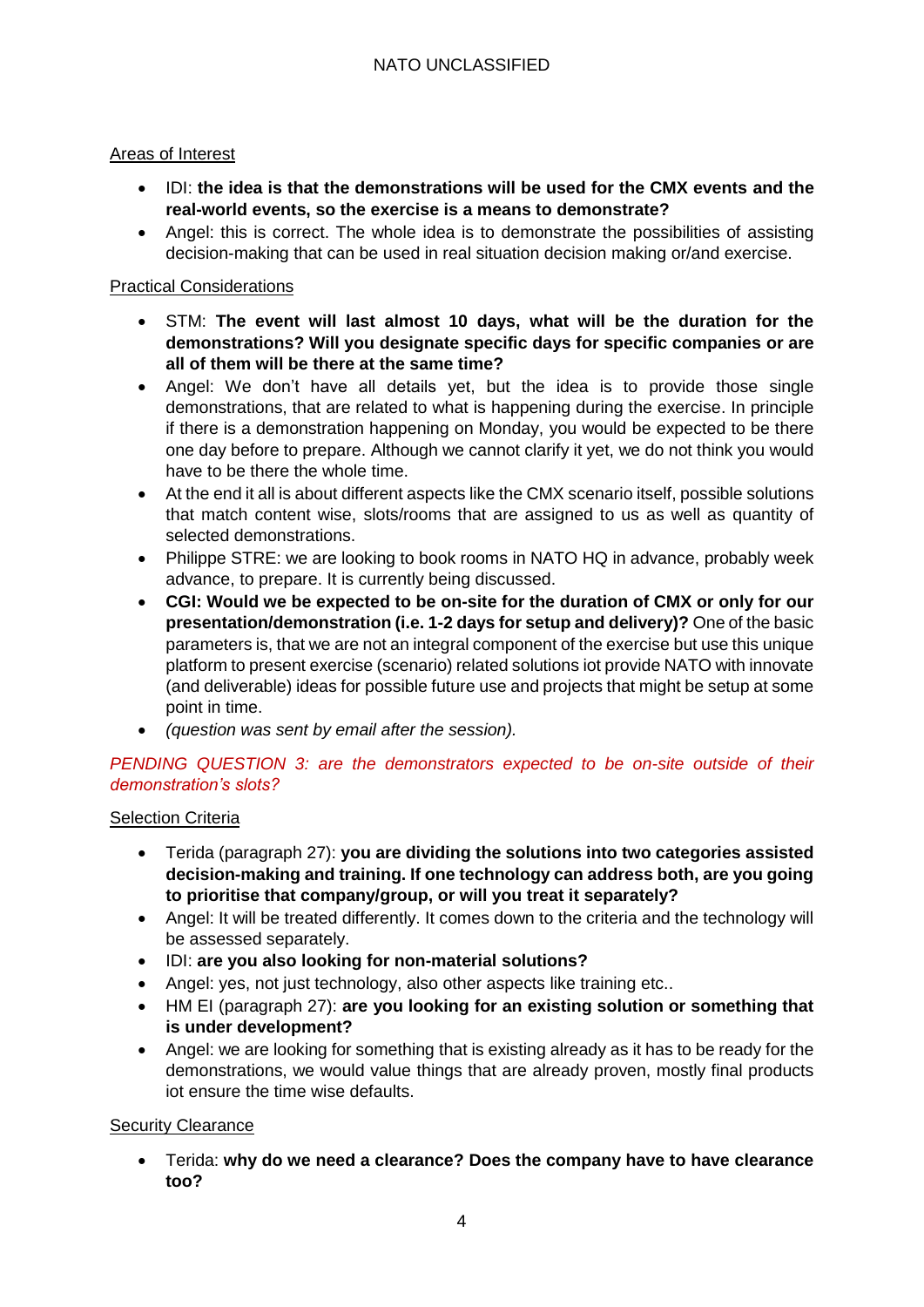Angel: you need to have a NATO clearance to get to particular parts of HQ. We are unclear about the second part and will come back with an answer asap.

#### *PENDING QUESTION 4: does the company need have a NATO secret clearance?*

#### Timeline

- Compusult: **will the covid-19 pandemic influence the timeline?**
- Angel: there should be no delay from our side, but the CMX itself may be an issue as it may be cancelled for 2021.

#### Handling of Proprietary Information

- CGI Germany (paragraph 32): Our understanding is that any information provided to you within the course of preparation, proposal submission, etc. on a USB device (or similar) will be kept by NATO and any contents containing proprietary information (that we specifically label as such) will be destroyed properly by NATO. In case we provide any software, code, etc. in such a manner, this will not become the property of NATO for further use (so no transfer of ownership). If all agree on that (which we understood to be the case), this point is clarified for us. **If we bring hardware for demonstration purposes during the CMX, what are the expectations regarding storage media (i.e. hard drives)?** If no connections to classified networks are made, we assume there are no issues (our experience in the past). Or is there going be an exception?
- *(this question was sent by email after the session as required by Butch HQ SACT for more clarification of the question).*

#### *PENDING QUESTION 5: what are the expectations regarding storage media?*

#### Technical Specifications

- Esri: **is it possible to create a virtual solution for the exercise provided network rather than bringing our own devices to the classified environment?**
- Collis HQ: there will not any virtual solution, you will be taking your own equipment.

#### *PENDING QUESTION 6: what the requirements are for bringing own hardware to the HQ.*

#### Annex A

- L3Harris: **could you give us an idea of the nature of the exercise and the participants, how deep are we going to the Command and Control, do you think it will be more about article 5 or more about civil support?**
- Angel: more likely article 4. Two boarders: East and the South. Mostly about strategic pol decision making. These are the main training audience. The mil operational level decision making will not be exercised.

#### Spreadsheet

- Terida: **can we extent the space or are we limited to how it has been formatted?**
- Angel: in principle, if you must maintain the structure, it can be done.

*PENDING QUESTION 7: can the spreadsheet questions be extended and if so, what the requirements are.*

- Terida: there are extra questions on the right in the Excel spreadsheet is that deliberate?
- Angel: pending question